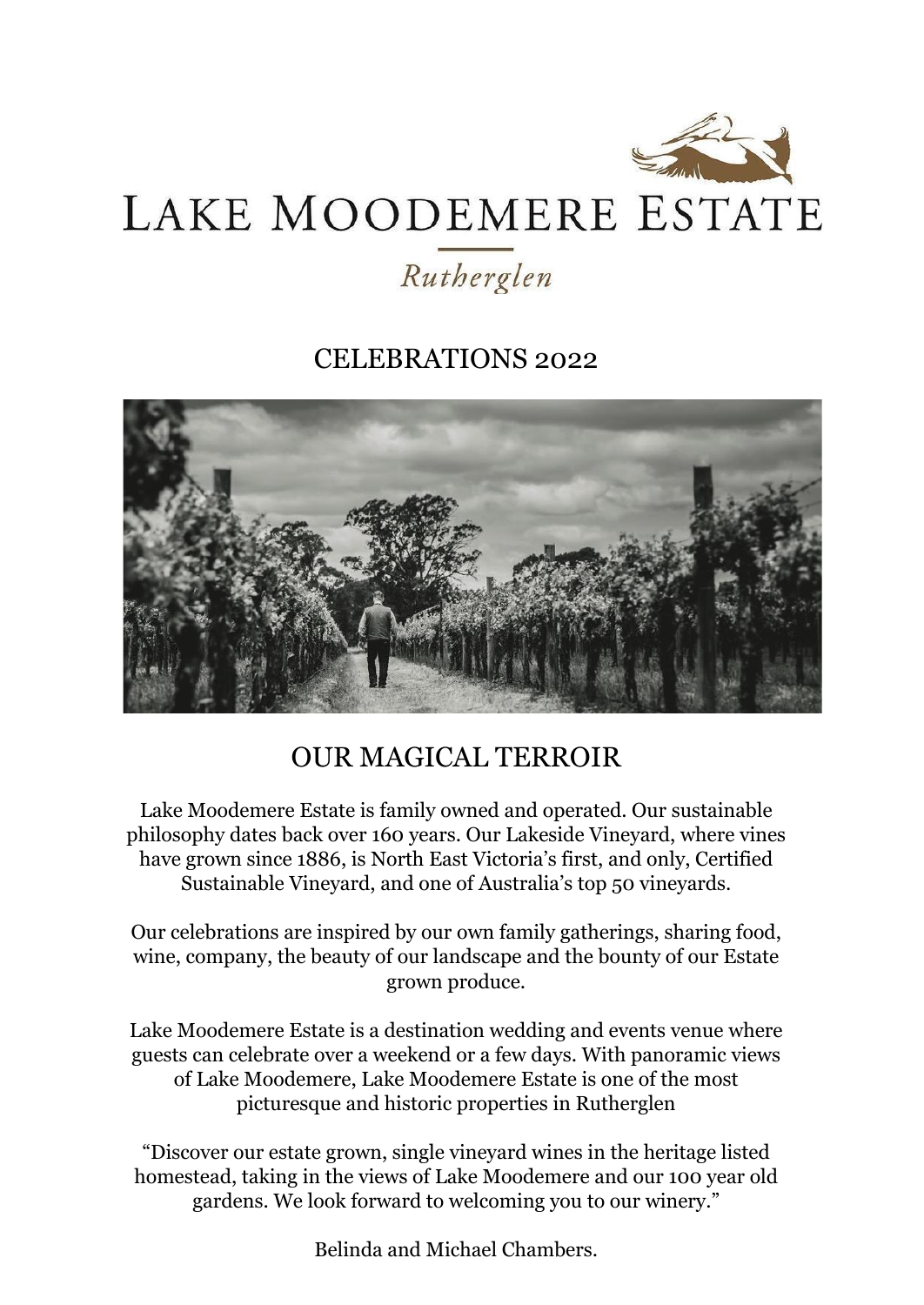#### **Events at Lake Moodemere Estate**

Lake Moodemere Estate is a versatile venue that can cater for seated events, weddings, corporate events and cocktail functions. Our team is here to ensure the details of your special occasion are seamless and personal.

#### **Private Venue Hire \$4,000**

5 hours of private venue hire from 6pm to 11pm. Capacity:  $30 - 80$  guests

#### **Wedding Ceremony \$2,000**

2 hours of private venue hire from 4pm to 6pm. Moodemere String Quartet \$1200 Solo Violin \$500; Duo \$700; Trio \$900 Capacity: up to 80 guests

With stunning views of Lake Moodemere, a beautiful orchard and historic homestead, surrounded by the vineyard – atmosphere is abundant at Lake Moodemere Estate. Pair that with Estate Grown, sustainably produced wines and you have the perfect venue for a memorable and unique wedding day, celebration or event.

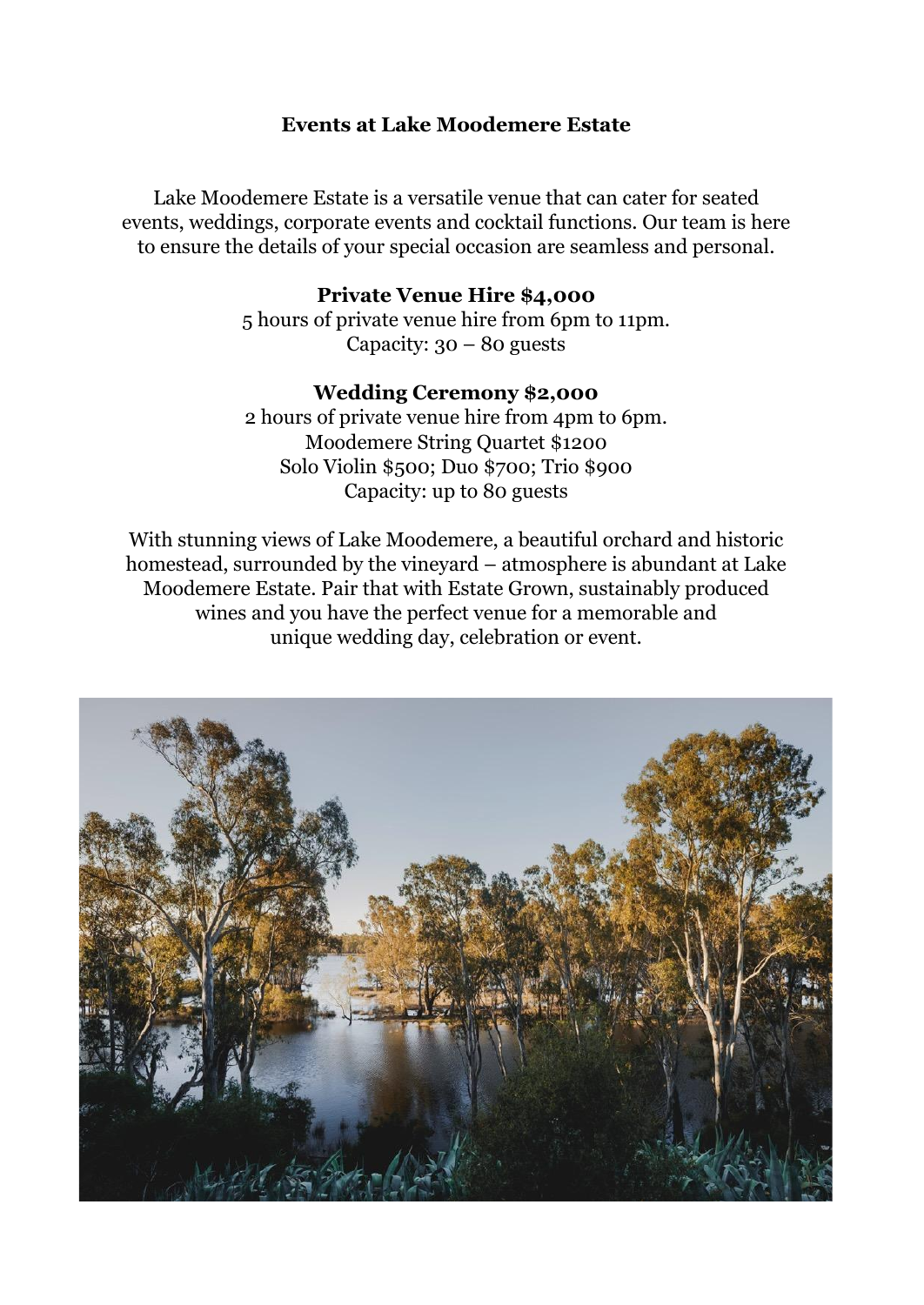2022 Celebration Packages



#### **Lakeside Package**

\$130pp Canapés on arrival Two course sharing menu Lakeside beverage package

Standard Inclusions: Tables, chairs, napkins, tableware, glassware, bar service of beverages, table service of meals, and personal event coordinator.

#### **Premium Dining Package**

\$165pp Canapés on arrival Three course sharing menu Estate beverage package

Standard Inclusions: Tables, chairs, napkins, tableware, glassware, table service of meal and beverages, and personal event coordinator.

> **Canapé Package** \$120pp 3hr canape service Lakeside beverage package